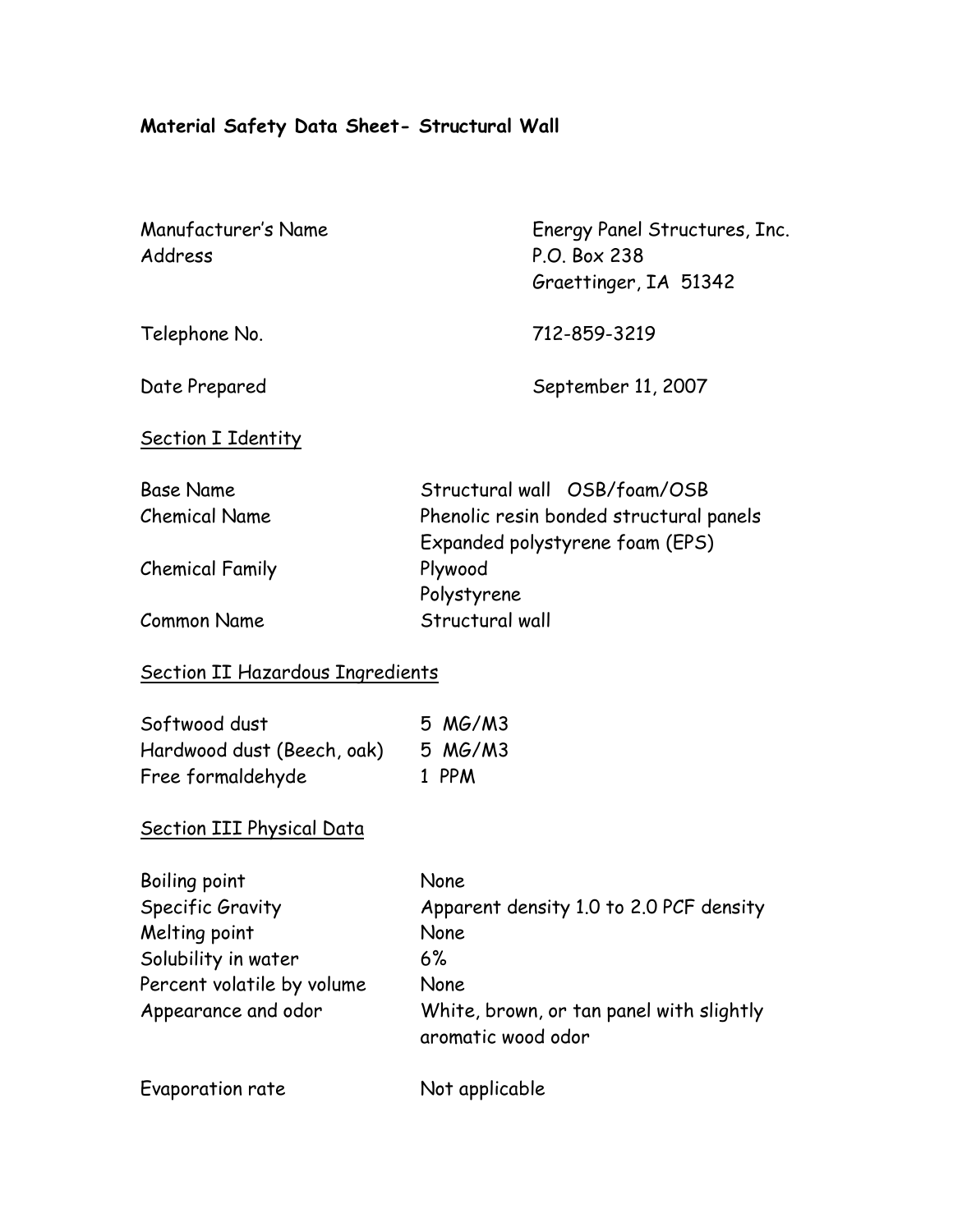## Section IV Fire & Explosion Hazard Data

| <b>Extinguishing Media</b><br>Special Fire fighting procedures | Water & sand<br>Use water to wet down dust to<br>reduce the likelihood of ignition or<br>dispersion of dust into the air.                          |
|----------------------------------------------------------------|----------------------------------------------------------------------------------------------------------------------------------------------------|
|                                                                | Remove burned or west dust to open<br>area after fire is extinguished.                                                                             |
| Unusual Fire & Explosion Hazards                               | Wood dust is strong to severe<br>explosion hazard if a dust "cloud"<br>contacts an ignition source. May emit<br>large volume of dense, black smoke |

## Section V Health Hazard Data

Acute overexposure: Panel dust may be mechanical irritant to eyes. Excessive concentration may cause deposits in nasal passages resulting in rhinorrhea, dry cough, wheezing, sinusitis.

Chronic overexposure: Some species of wood dust can elicit allergic contact dermatitis in sensitized individuals as well as mechanical irritation resulting in erythema and hives.

**Inhalation:** Remove to fresh air. If persistent, severe coughing, breathing difficulties or rash occur, seek medical advice.

**Eyes:** Panel dust may mechanically irritate the eyes resulting in redness or watering. Flush with water to remove dust particles. If irritation persists, seek medical attention.

**Skin:** Various species of wood dust can elicit contact dermatitis is sensitized individuals after repetitive contact. If a rash, or persistent irritation, or dermatitis occur, seek medical attention.